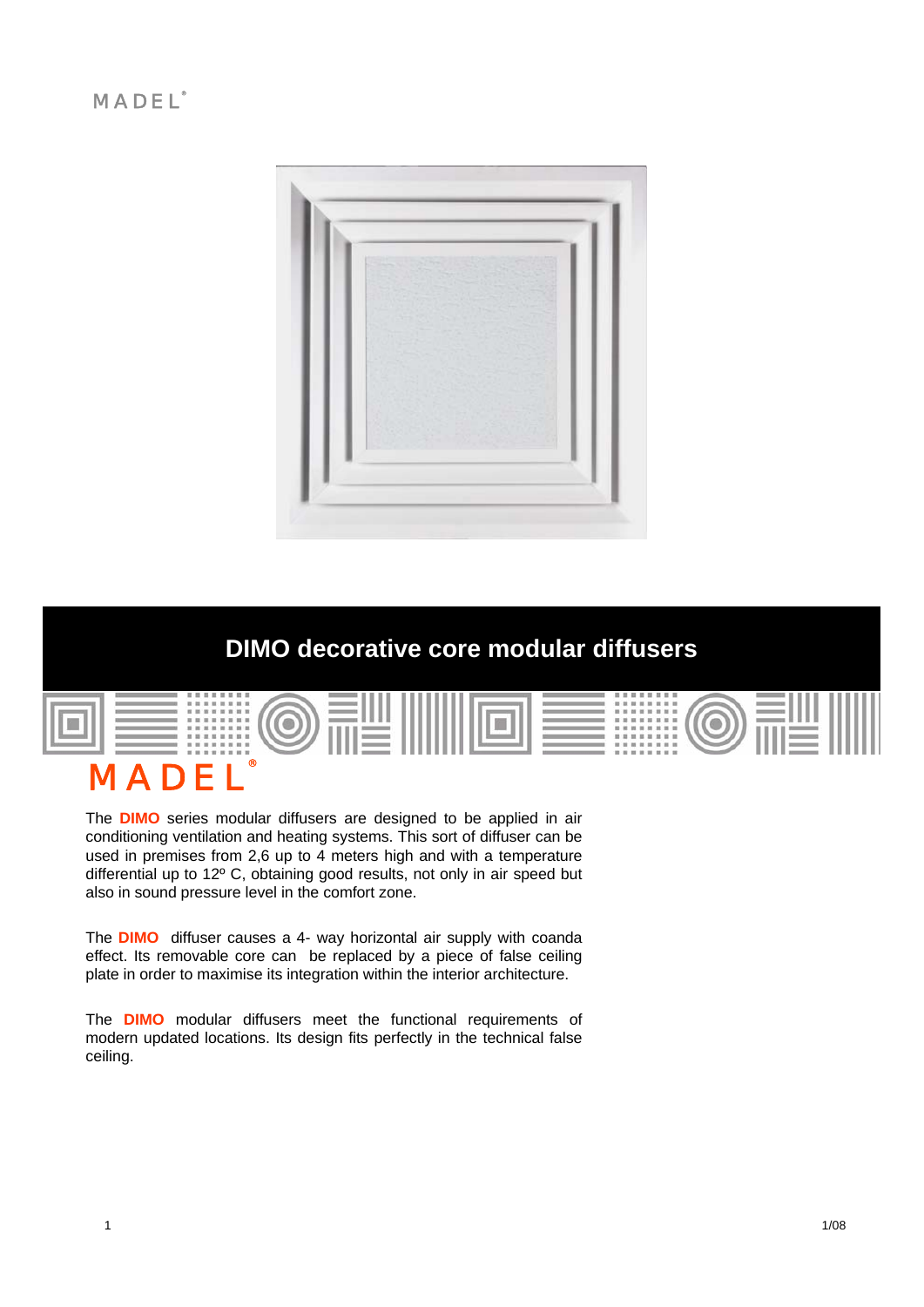

### **CLASSIFICATION**

**DIMO** Four-Way square diffuser for air supply with removable decorative core.

#### **MATERIAL**

Diffuser constructed from aluminium.

All diffusers are provided with a seal on the back of the frame in order that the perimeter in contact with the ceiling is airtight.

#### **ADDITIONAL ACCESSORIES**

**PLMO** Plenum box with an upper circular connection. Made in galvanised steel.

**...-R** Plenum box with a flow damper in the spigot.

**…/L/** Plenum box with a lateral circular connection.

**…/AIS/** Plenum box thermo acoustically insulated by a foam with a coefficient of thermal conductivity of 0,04 w/mk. This foam complies with the fire reaction specifications:

UNE 23-727 M2 NFP 92-501 M2 DIN 4102 M2

#### **FIXING SYSTEMS**

1) Support brackets to hang from the ceiling with drop rods.

#### **FINISHES**

**M9016** Painted in white similar to RAL 9016.

- **R9010** Painted in white RAL 9010.
- **RAL…** Painted in other RAL colours.

### **SPECIFICATION TEXT**

Supply and mounting of Four-Way modular diffuser for air supply with decorative core series **DIMO+PLMO/L/-R M9016 dim. 2x600** constructed from aluminium paint in white **M9016**. With lateral circular connection plenum box and air flow damper in the spigot **PLMO-R**. Manufacturer **MADEL**.





**DIMO**





| <b>SKO</b><br>بَاطِ                         |     |               | N   |                  |     |  |
|---------------------------------------------|-----|---------------|-----|------------------|-----|--|
|                                             |     | $\frac{X}{E}$ |     |                  |     |  |
| F<br>$\overline{D1}$<br>Ę.<br>150<br>Χ<br>E |     |               |     |                  |     |  |
| Dim.                                        | Е   | F             | Ζ   | X                | D1  |  |
| 1x600                                       | 595 | 473           | 310 | 438              | 248 |  |
| 2x600                                       | 595 | 473           | 310 | 374              | 248 |  |
| 3x600                                       | 595 | 473           | 370 | 310              | 313 |  |
| 4x600                                       | 595 | 473           | 370 | 247              | 313 |  |
| 1x625                                       | 620 | 498           | 310 | 465              | 248 |  |
| 2x625                                       | 620 | 498           | 310 | 399              | 248 |  |
| 3x625                                       | 620 | 498           | 370 | 335              | 313 |  |
| 4x625                                       | 620 | 498           | 370 | $\overline{272}$ | 313 |  |
| 1x675                                       | 670 | 548           | 310 | 513              | 248 |  |
| 2x675                                       | 670 | 548           | 310 | 449              | 248 |  |
| 3x675                                       | 670 | 548           | 370 | 385              | 313 |  |
| 4x675                                       | 670 | 548           | 370 | 322              | 313 |  |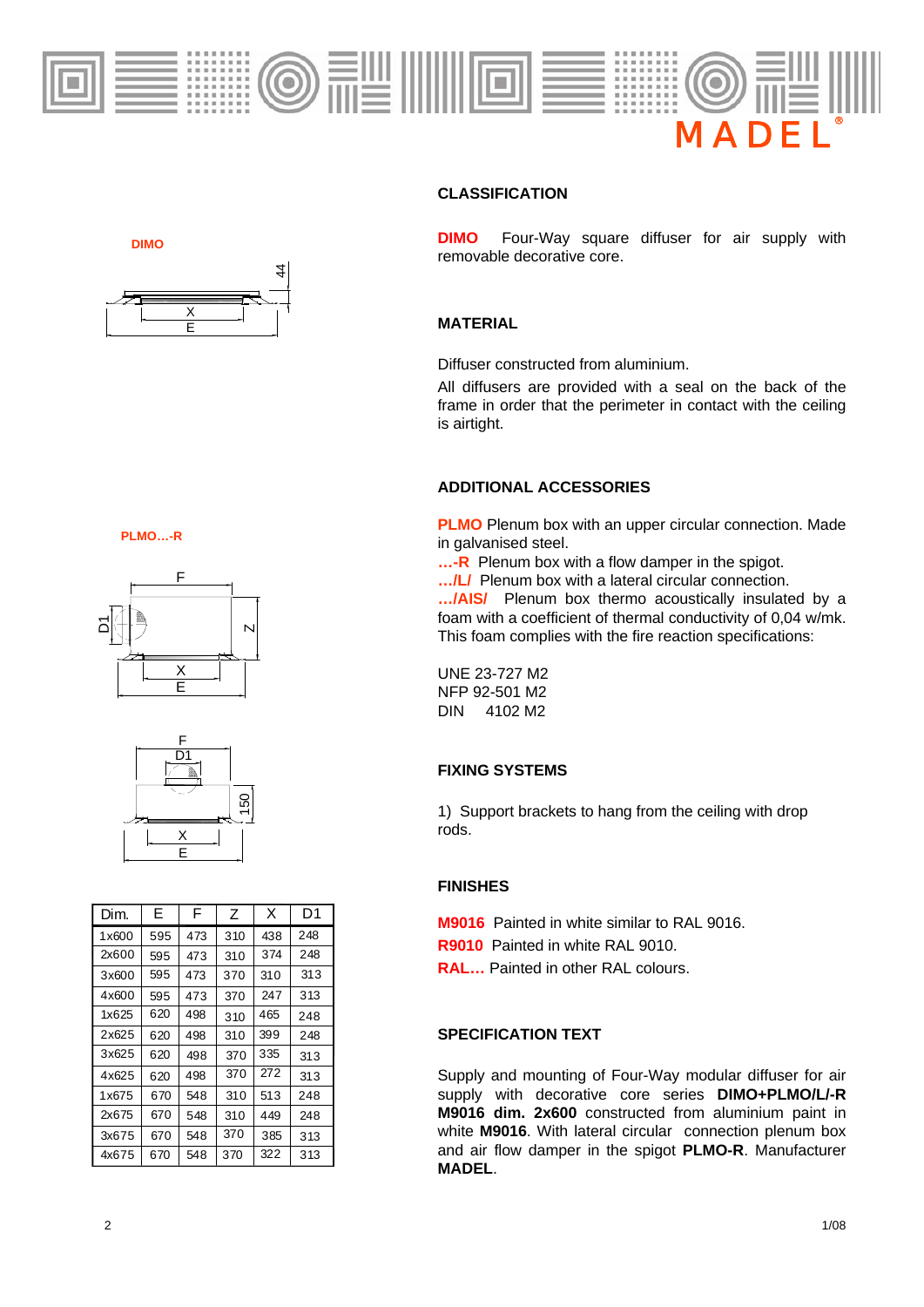



RECOMMENDED VELOCITY.

| DIMO           | Vmin<br>m/s | Vmax<br>m/s |
|----------------|-------------|-------------|
| $1 \times 600$ | 2.5         | 4.5         |
| $2 \times 600$ | 25          | 4.5         |
| $3 \times 600$ | 2.5         | 4.5         |
| $4 \times 600$ | 25          | 45          |

 $\bullet$ 

NECK AREA m2.

| <b>DIMO</b>    | Afree<br>m <sub>2</sub> | Qmin.<br>m3/h | Qmax.<br>m3/h |
|----------------|-------------------------|---------------|---------------|
| $1 \times 600$ | .0269                   | 242           | 455           |
| $2 \times 600$ | .0449                   | 404           | 760           |
| $3 \times 600$ | .0604                   | 545           | 1020          |
| $4 \times 600$ | .0732                   | 658           | 1240          |

CORRECTION FACTOR FOR DPt AND Lwa1.

| PLMO           |           | 100%<br>Open | 50%<br>Open | 10%<br>Open |
|----------------|-----------|--------------|-------------|-------------|
| $1 \times 600$ | Dpt (Kp)  |              | 1,82        | 4,55        |
|                | Lwa1 (Kf) | $+0$         | +6          | $+15$       |
| 2 x 600        | Dpt (Kp)  | 1            | 4,38        | 7,5         |
|                | Lwa1 (Kf) | $+0$         | $+6$        | $+15$       |
| 3 x 600        | Dpt (Kp)  | $\mathbf{1}$ | 4,17        | 8,33        |
|                | Lwa1 (Kf) | $+0$         | $+6$        | $+16$       |
| 4 x 600        | Dpt (Kp)  | 1            | 3           | 18          |
|                | Lwa1 (Kf) | $+0$         | $+7$        | $+16$       |



 $AL 0.2 = C + H$  $AL<sub>0.2</sub> = B+H$ 



THROW WITH CEILING EFFECT.

Note: In MadelMedia Octava band centre frequency in Hz.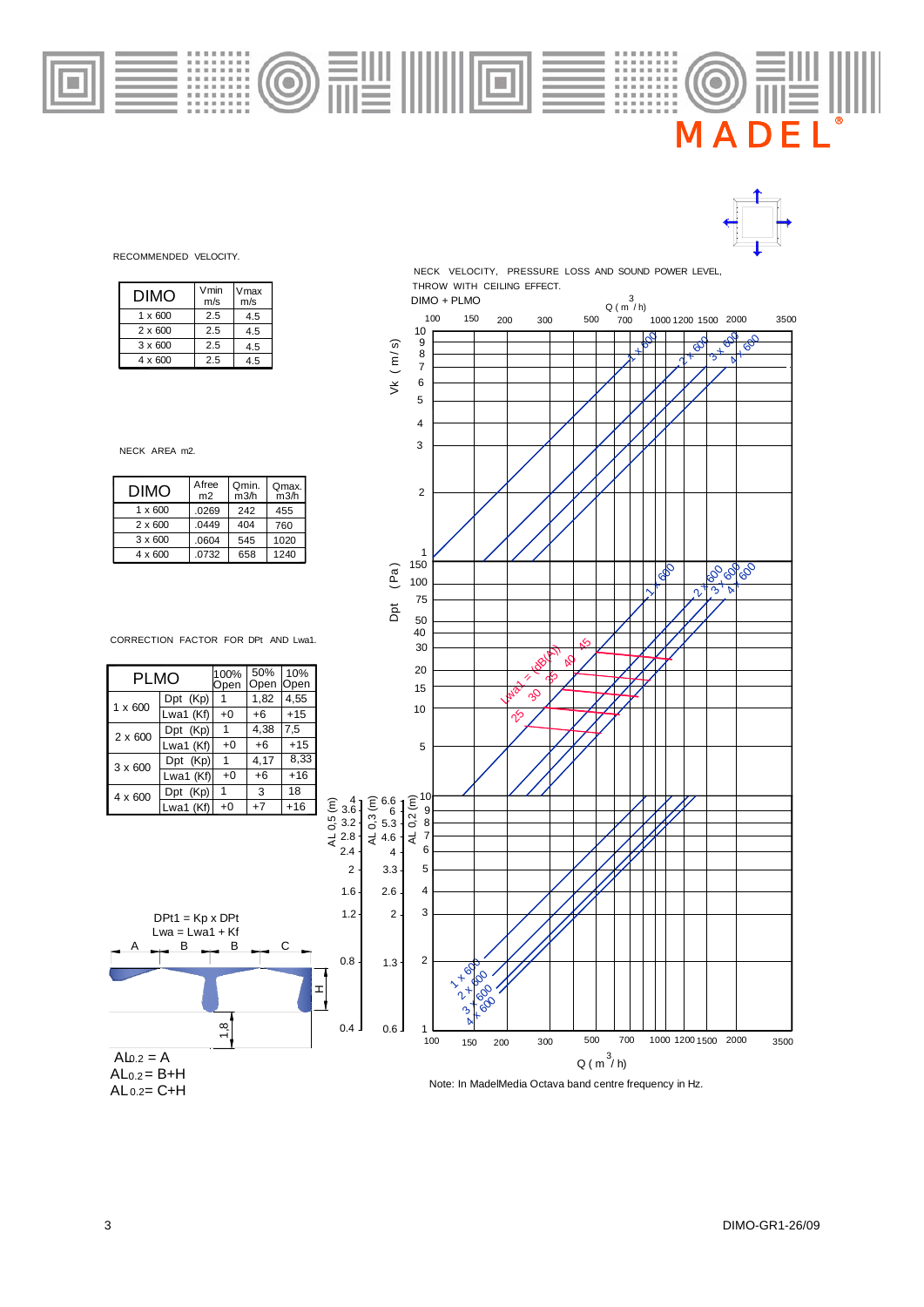

A D

®



Kh = Correction factor for the vertical diffusion.



TEMPERATURE RATIO. **INDUCTION RATIO.** 

| Dtl | t room - tx        |                   |
|-----|--------------------|-------------------|
|     | Dtz troom-t supply | $=\overline{Q_0}$ |



THROW (L0.2) DT (-). CORRECTON FACTOR FOR



 $KI =$  Correction factor for the throw.



$$
i = \frac{Qr}{Q_0} = \frac{Q \text{ total at } x}{Q \text{ of supply.}}
$$

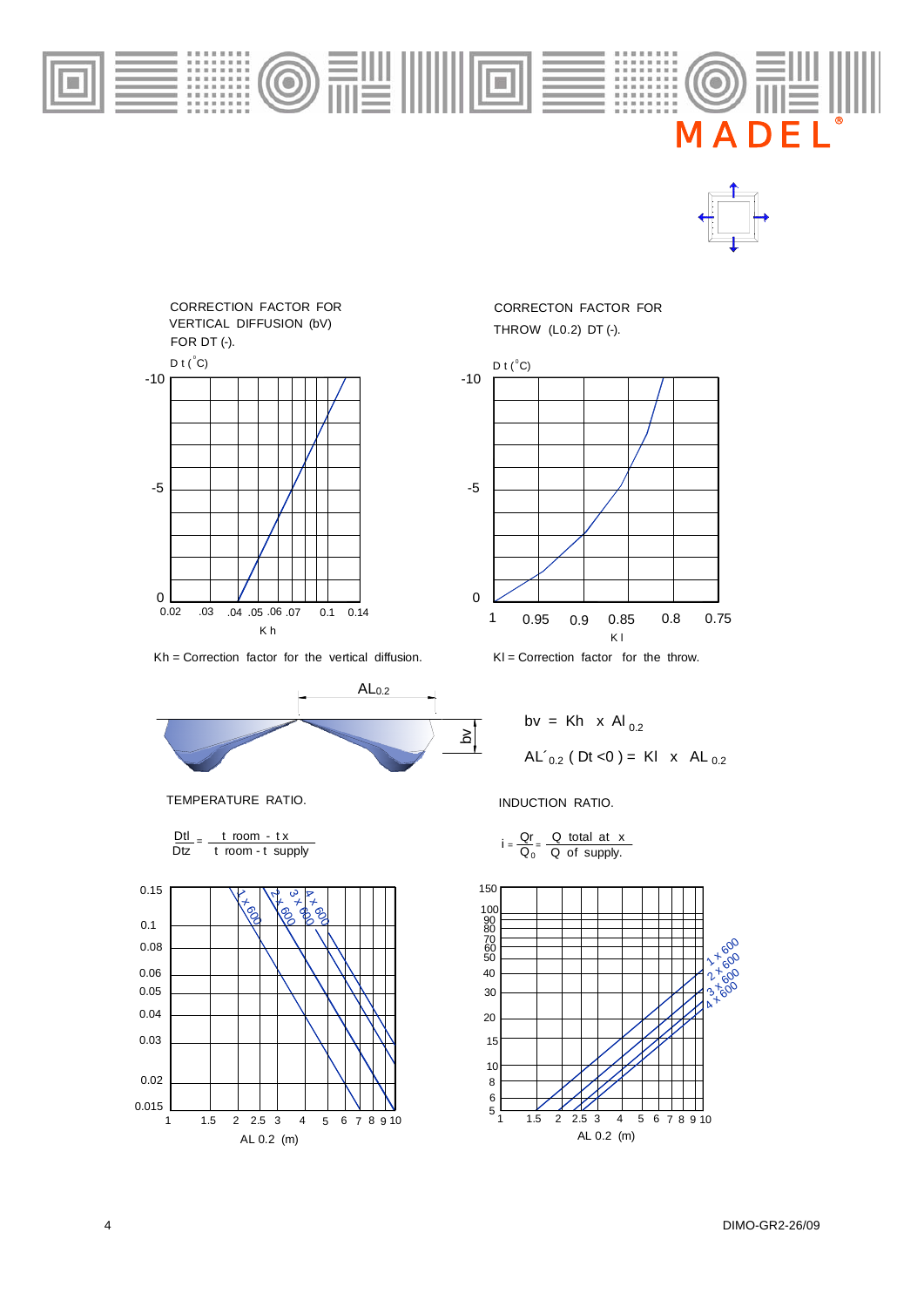

100% 50% 10%<br>Open Open Open 4,55 1,82 1 Dpt (Kp) Open PLMO

> 3.2 2.8 3.6

> > 2

1.2 1.6

ᅚ

| . LIVIV        |              | Open | <b>Open</b> | <b>Open</b> |
|----------------|--------------|------|-------------|-------------|
| $1 \times 625$ | Dpt (Kp)     |      | 1,82        | 4.55        |
|                | Lwa1 $(Kf)$  | $+0$ | $+6$        | $+15$       |
| $2 \times 625$ | $Dpt$ $(Kp)$ | 1    | 4,38        | 7.5         |
|                | Lwa1 $(Kf)$  | $+0$ | $+6$        | $+15$       |
| 3 x 625        | Dpt (Kp)     | 1    | 4,17        | 8.33        |
|                | Lwa1 $(Kf)$  | $+0$ | $+6$        | $+16$       |
| $4 \times 625$ | $Dpt$ $(Kp)$ | 1    | 3           | 18          |
|                | Lwa1 (Kf)    | $+0$ | $+7$        | $+16$       |

B

 $A$   $B$   $B$   $C$ 

 $DPt1 = Kp \times DPt$  $Lwa = Lwa1 + Kf$ 

B

1,8





Vmax m/s 4.5 4.5 4.5 4.5

Vmin

THROW WITH CEILING EFFECT. NECK VELOCITY, PRESSURE LOSS AND SOUND POWER LEVEL,  $Q (m^3/h)$ DIMO + PLMO



 $\bigodot$ 

#### m/s 2.5  $\overline{2.5}$ 2.5 2.5  $1 \times 625$ 3 x 625 4 x 625 2 x 625

DIMO

NECK AREA m2.

RECOMMENDED VELOCITY.



 $\overline{A\ln 2} = A$ 

 $AL 0.2 = C + H$  $AL<sub>0.2</sub> = B + H$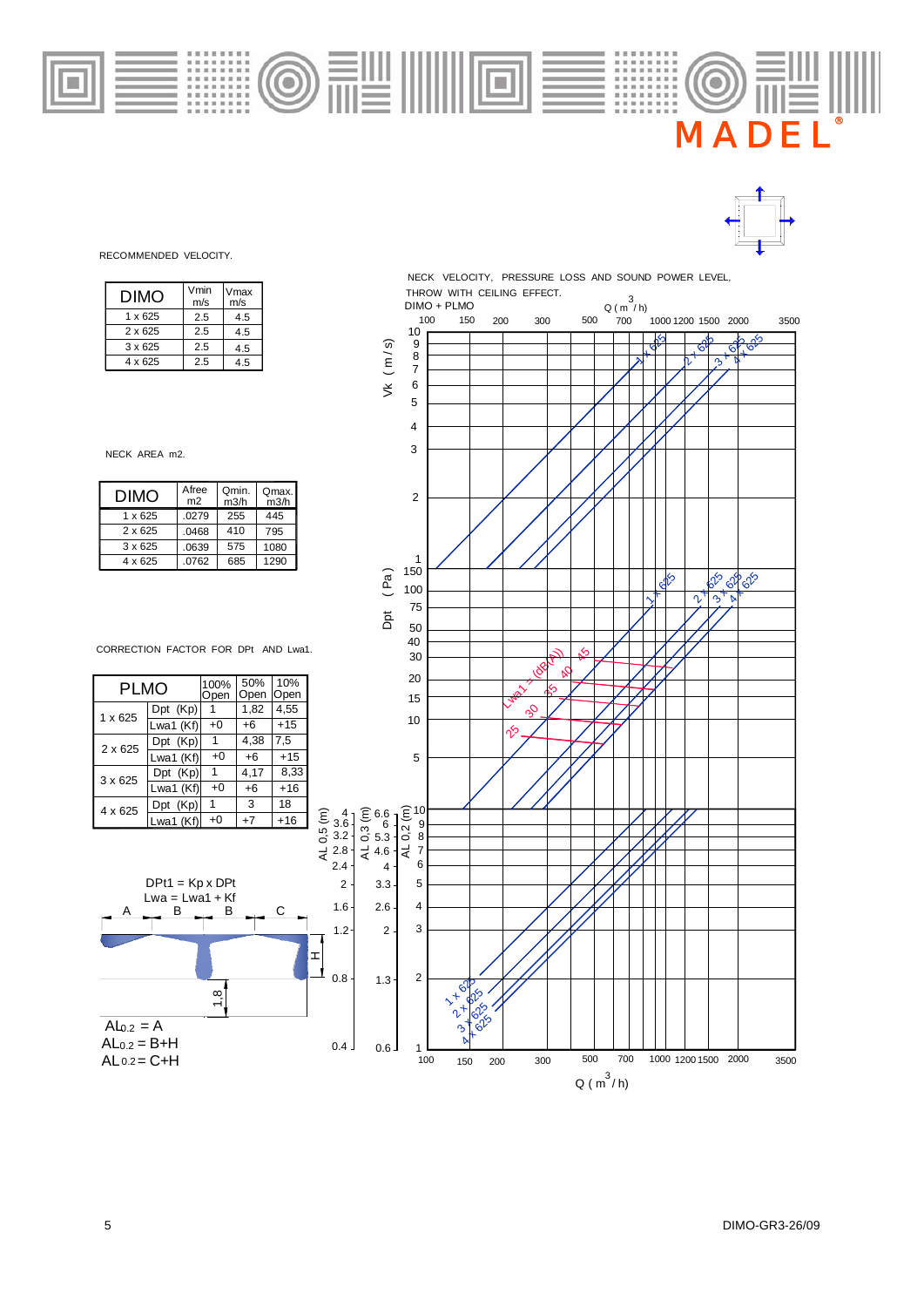

A D

®



Kh = Correction factor for the vertical diffusion.



TEMPERATURE RATIO. **INDUCTION RATIO.** 





THROW (L0.2) DT (-). CORRECTON FACTOR FOR



 $KI =$  Correction factor for the throw.

$$
bv = Kh \times Al_{0.2}
$$
  
AL'<sub>0.2</sub> (Dt <0) = KI × AL<sub>0.2</sub>

$$
= \frac{Qr}{Q_0} = \frac{Q \text{ total at } x}{Q \text{ of supply.}}
$$

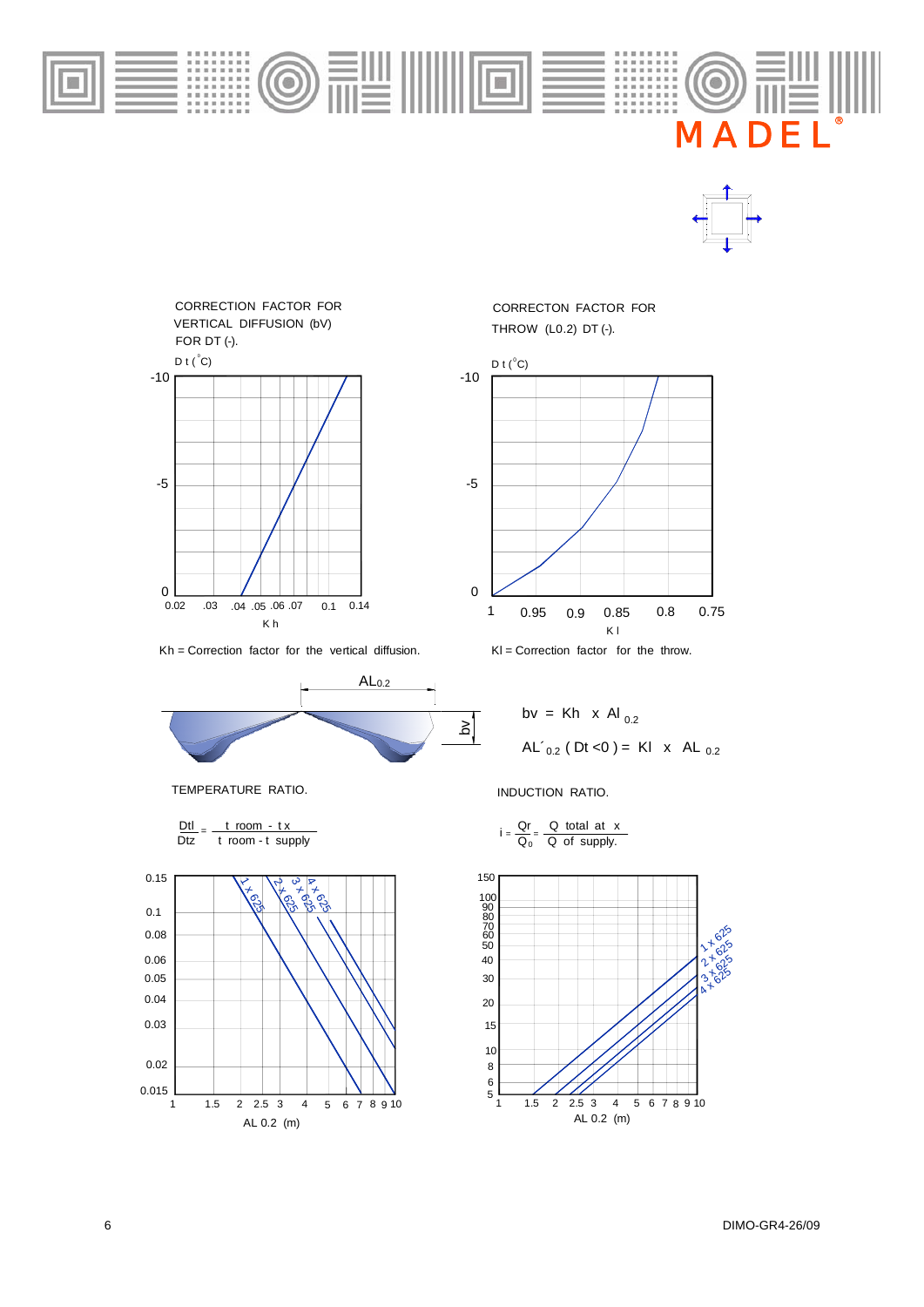



RECOMMENDED VELOCITY.

| DIMO    | Vmin<br>m/s | Vmax<br>m/s |
|---------|-------------|-------------|
| 1 x 675 | 2.5         | 4.5         |
| 2 x 675 | 2.5         | 4.5         |
| 3 x 675 | 25          | 4.5         |
| 4 x 675 | 25          | 45          |

NECK AREA m2.

| <b>DIMO</b>    | Afree<br>m <sub>2</sub> | Omin.<br>m3/h | Qmax.<br>m3/h |
|----------------|-------------------------|---------------|---------------|
| 1 x 675        | .0316                   | 285           | 535           |
| 2 x 675        | .0516                   | 465           | 873           |
| $3 \times 675$ | .0711                   | 640           | 1200          |
| 4 x 675        | .0857                   | 770           | 1450          |

CORRECTION FACTOR FOR DPt AND Lwa1.

| <b>PLMO</b>    |             | 100%<br>Open | 50%<br>Open | 10%<br>Open |
|----------------|-------------|--------------|-------------|-------------|
| $1 \times 675$ | Dpt (Kp)    |              | 1,82        | 4,55        |
|                | Lwa1 (Kf)   | +0           | +6          | $+15$       |
| 2 x 675        | Dpt (Kp)    | 1            | 4,38        | 7,5         |
|                | Lwa1 (Kf)   | $+0$         | $+6$        | $+15$       |
| $3 \times 675$ | Dpt (Kp)    | 1            | 4,17        | 8,33        |
|                | Lwa1 (Kf)   | +0           | $+6$        | +16         |
| 4 x 675        | (Kp)<br>Dpt | 1            | 3           | 18          |
|                | Lwa1 (Kf)   | $+0$         | $+7$        | +16         |